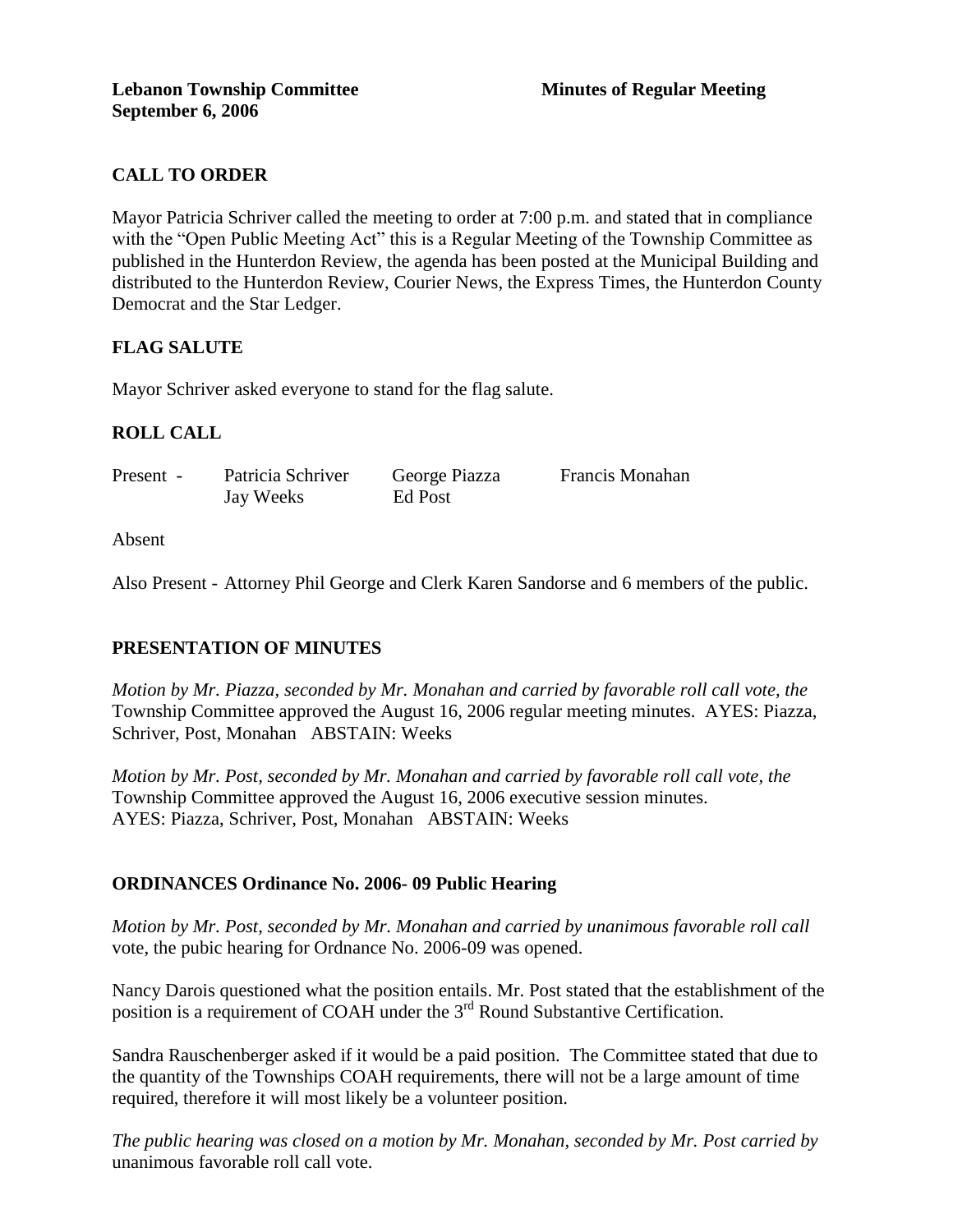LTCM 09/06/2006 Page 2

*Motion by Mr. Post, seconded by Mr. Piazza and carried by unanimous favorable roll call vote,* the Township Committee adopted Ordinance No. 2006-09 as attached.

#### ORDINANCE 2006-09 TOWNSHIP OF LEBANON COUNTY OF HUNTERDON STATE OF NEW JERSEY

#### AN ORDINANCE TO CREATE THE POSITION OF MUNICIPAL HOUSING LIAISON FOR THE PURPOSE OF ADMINISTERING LEBANON TOWNSHIP'S AFFORDABLE HOUSING PROGRAM PURSUANT TO THE FAIR HOUSING ACT

#### **Introduction**

#### **Ordinance No. 2006-10**

*Motion by Mr. Piazza, seconded by Mr. Weeks and carried by unanimous favorable roll call*  vote, the Township introduced Ordinance No. 2006-10. (as entitled below)

Public Hearing to be held on September 20, 2006.

### ORDINANCE NO. 2006-10 TOWNSHIP OF LEBANON COUNTY OF HUNTERDON STATE OF NEW JERSEY AN ORDINANCE AUTHORIZING THE CONVEYANCE OF AN AGRICULTURAL DEVELOPMENT RIGHTS EASEMENT ON PROPERTY KNOWN AS BLOCK 40, LOTS 13 AND 13Q IN THE TOWNSHIP OF LEBANON TO THE COUNTY OF HUNTERDON FOR FARMLAND PRESERVATION

#### **OLD BUSINESS**

#### **Authorize Mayor to Sign Window Agreement**

*Motion by Mr. Post seconded by Mr. Piazza and carried by unanimous favorable roll call vote* the Township Committee authorized the Mayor to sign the Window agreement for Markey LLC at the cost of \$17,500.00 for the new windows at the municipal office. The purchase was previously approved at the August 16, 2006 meeting.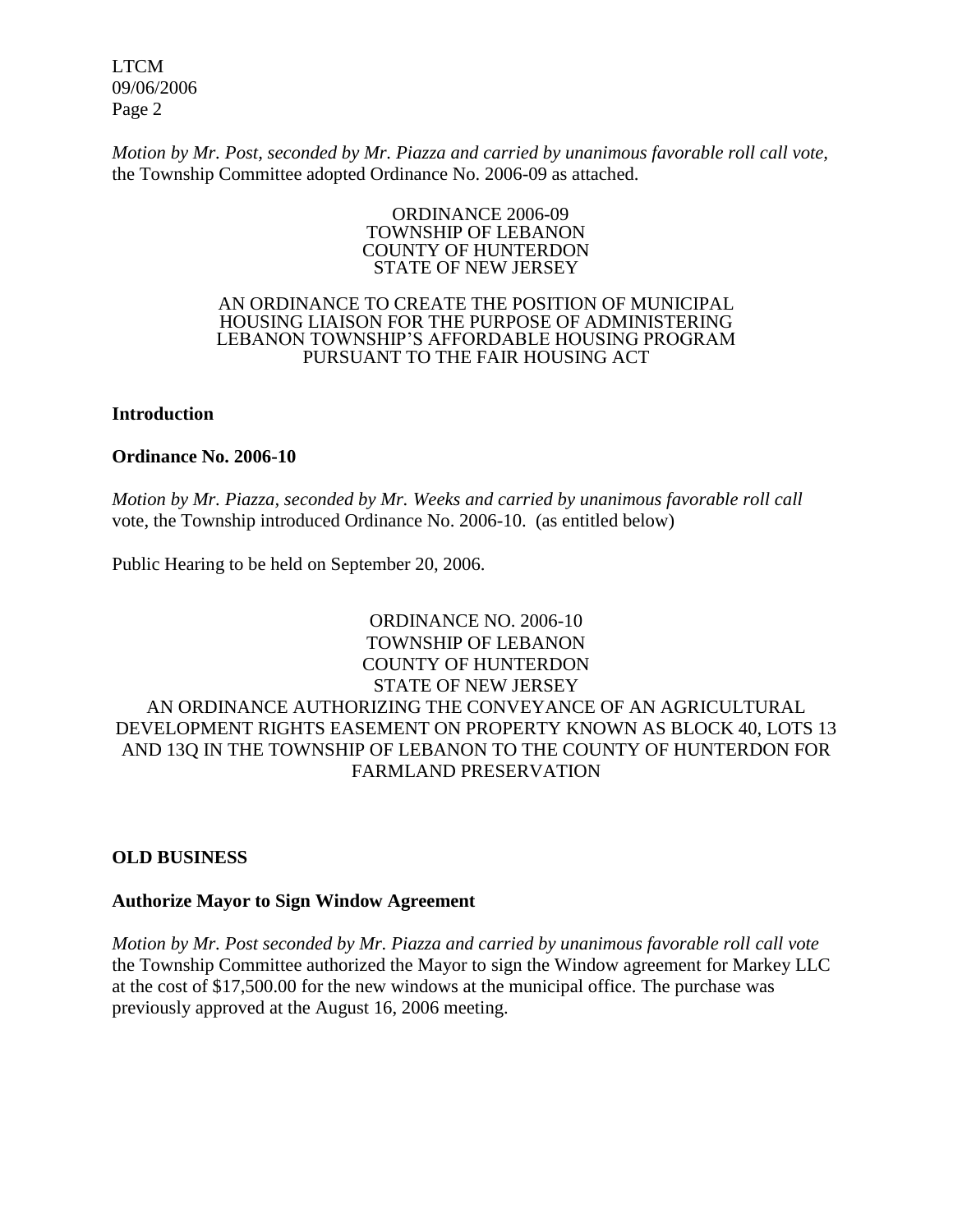LTCM 09/06/2006 Page 3

#### **NEW BUSINESS**

### **Request to Purchase Filing Cabinet**

*Motion by Mr. Piazza seconded by Mr. Weeks and carried by unanimous favorable roll call vote* the Township Committee authorized the purchase of a fire resistant and water protected filing cabinet for the storage of vital records in the Municipal Office. The cost is will be approximately \$2,000.00.

#### **OEM Coordinator Position**

Mayor Schriver stated that Paul Jones had sent her a memo stating the he would like to relinquish his position as OEM Coordinator. The Committee will have to find someone who is willing to take on the position. Mr. Jones' term expires on September 30, 2006.

### **PRESENTATION OF VOUCHERS**

Committee Members provided a description of vouchers exceeding \$1000.00.

*Motion by Mr. Piazza seconded by Mr. Post and carried by unanimous favorable roll call vote* the Township Committee approved the August 16, 2006 bill list in the amount of \$65,477.14.

### **CORRESPONDENCE**

### **Braking the Cycle Ride**

A request for permission to travel through Lebanon Township On September 17, 2006 was received from Braking the Cycle 2006. Braking the Cycle is a three-day bicycle ride to benefit the HIV/AIDS service of New York. Mayor Schriver stated that she and Police Chief Schell sent an acknowledgement.

#### **DEP Brownfield Correspondence.**

Mayor Schriver stated the she received a request from the DEP to attend a meeting on September 25, 2006, regarding Brownfield Development and safe and healthy communities. Mayor Schriver can not be in attendance but will ask the Environmental Commission if they would like to attend on behalf of the Township.

### **PUBLIC COMMENTS**

*Motion by Mr. Monahan, seconded by Mr. Weeks and carried by unanimous favorable roll call* vote the Township Committee opened the Public Comment portion of the meeting.

There were no comments from the public.